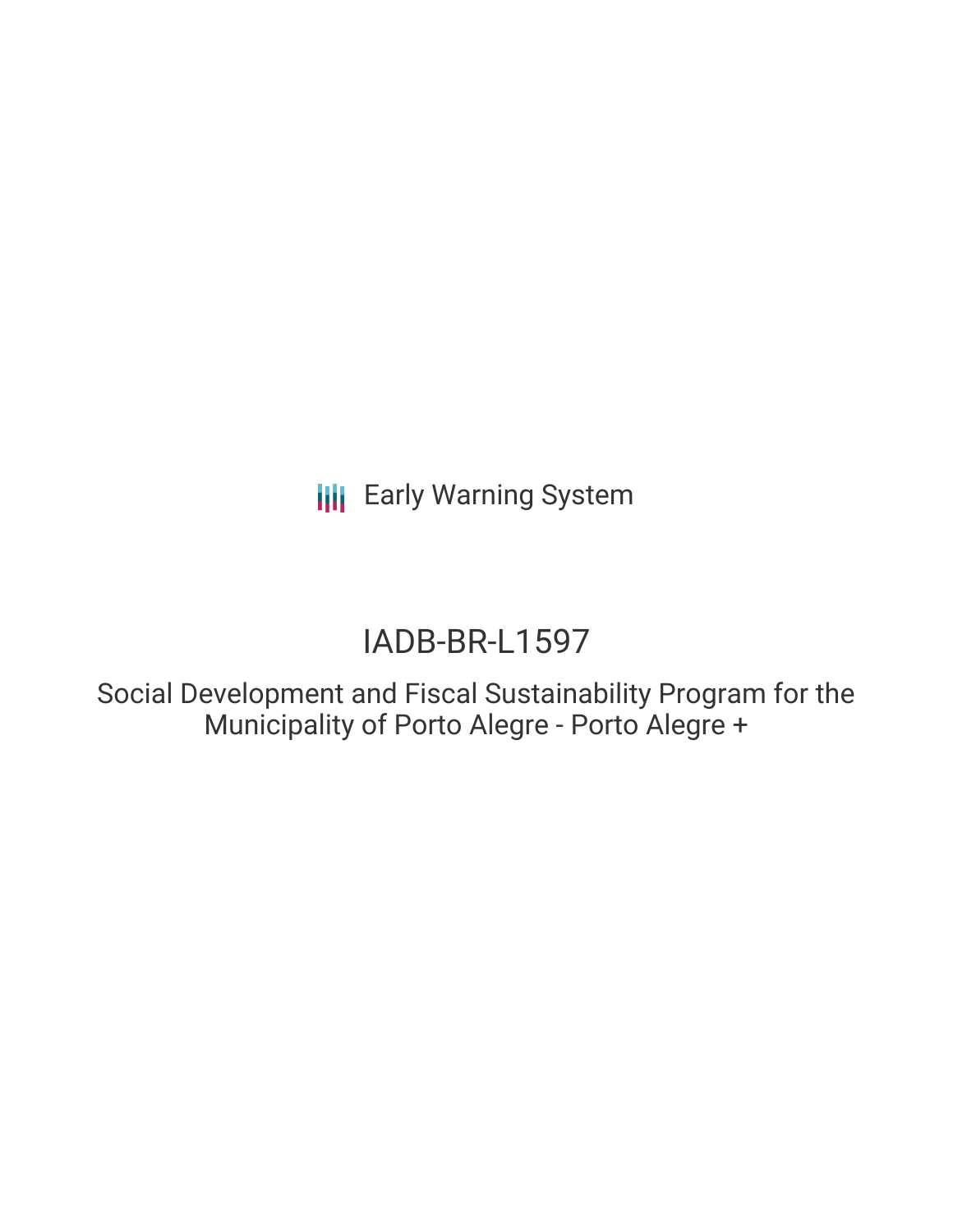

## Early Warning System

### **Quick Facts**

| <b>Countries</b>               | Brazil                                   |
|--------------------------------|------------------------------------------|
| <b>Specific Location</b>       | Municipality of Porto Alegre             |
| <b>Financial Institutions</b>  | Inter-American Development Bank (IADB)   |
| <b>Status</b>                  | Proposed                                 |
| <b>Bank Risk Rating</b>        | B                                        |
| <b>Borrower</b>                | Goverment of Brazil                      |
| <b>Sectors</b>                 | Education and Health, Law and Government |
| <b>Investment Type(s)</b>      | Loan                                     |
| <b>Investment Amount (USD)</b> | \$100.00 million                         |
| <b>Project Cost (USD)</b>      | \$100,00 million                         |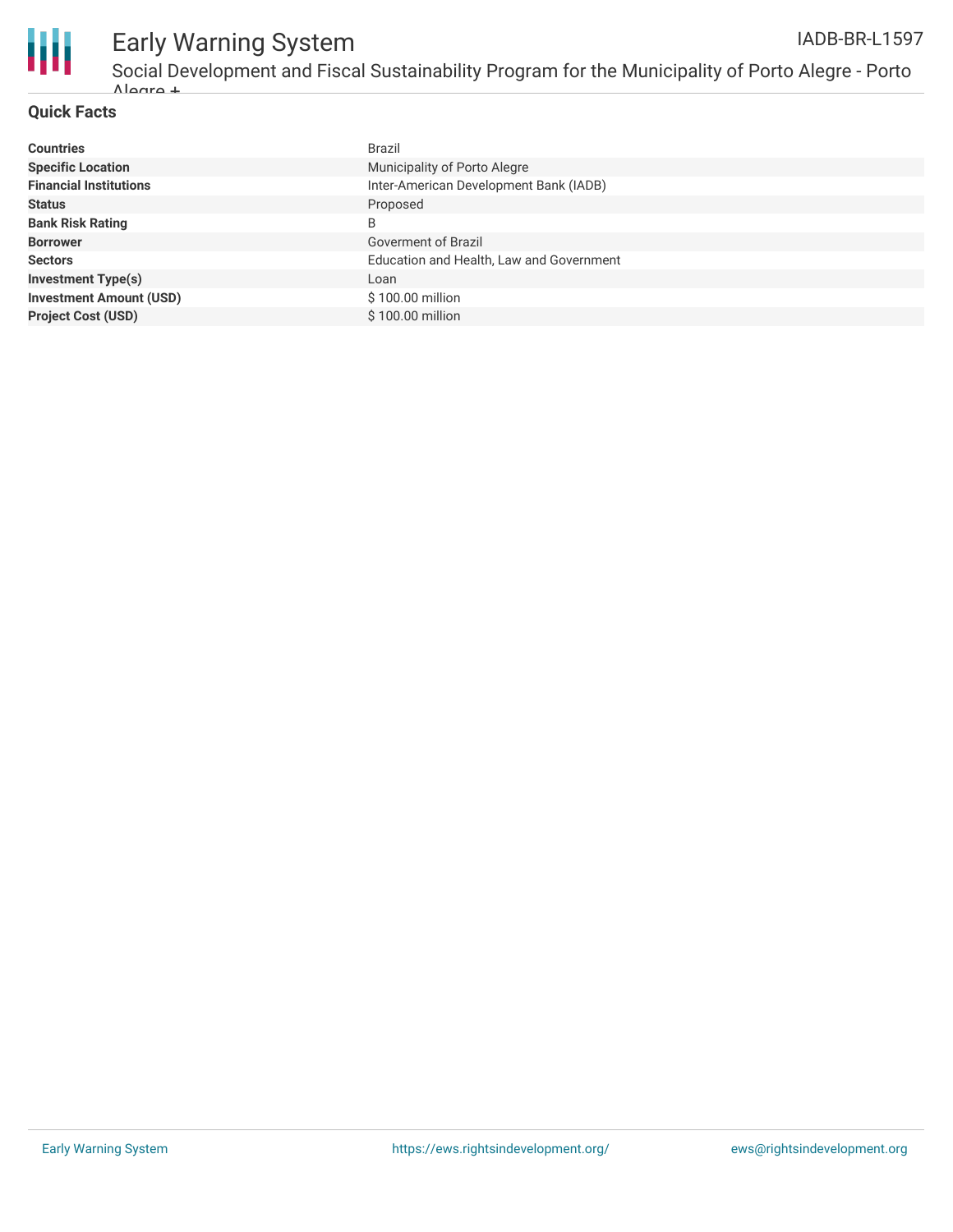

### **Project Description**

Qualify services by reducing social vulnerability by generating fiscal space and improving the quality of spending. (i) Interoperability of the management systems of the departments that make up the social sector SMS, SMED, SMED, SMDS, DEMHAB and development of an integrated portal that provides a single access to employees and citizens and; (ii) Improve the efficiency of the social protection network and the quality of social services in health, education, housing, labor markets and income generation.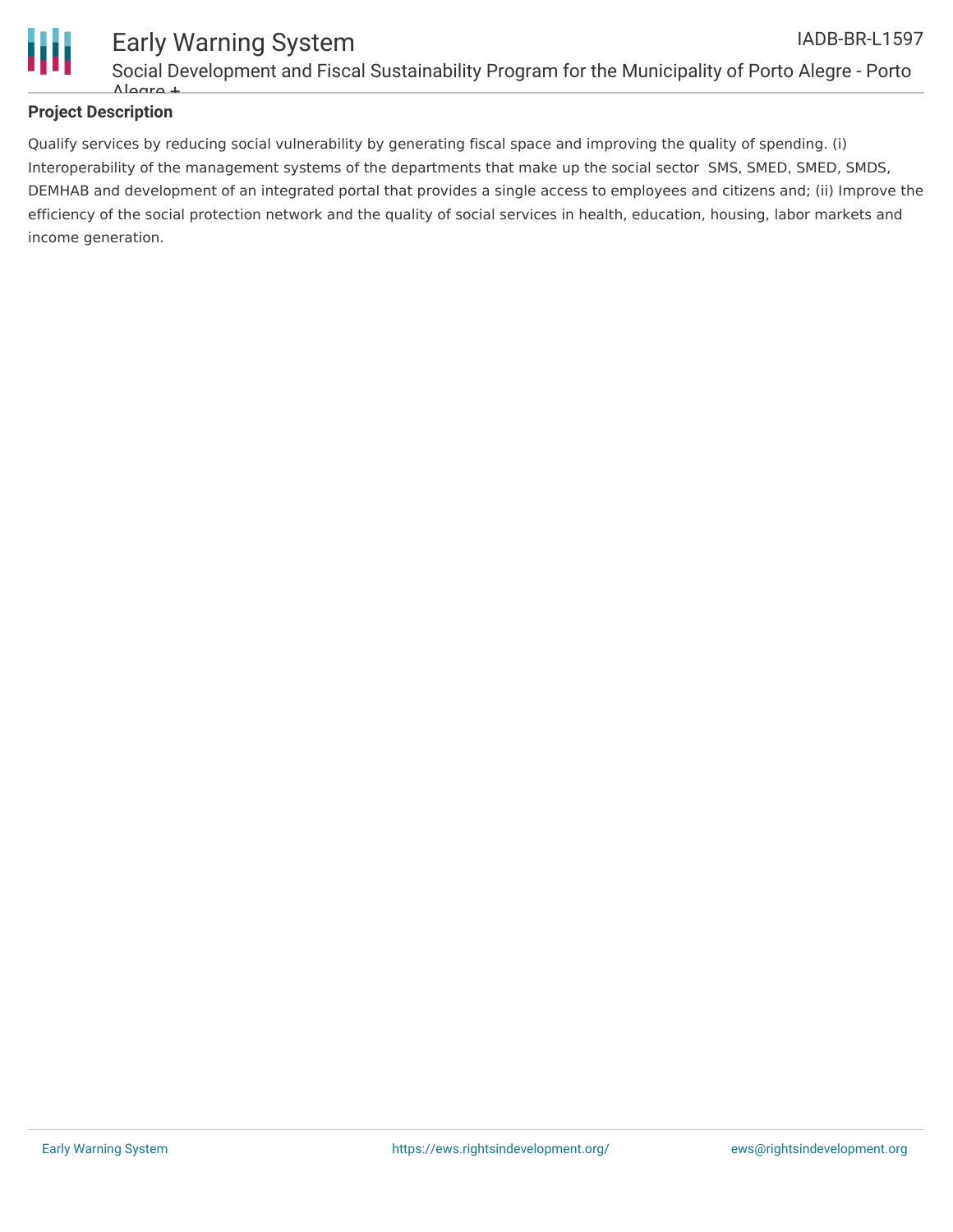

### Early Warning System

### **Investment Description**

• Inter-American Development Bank (IADB)